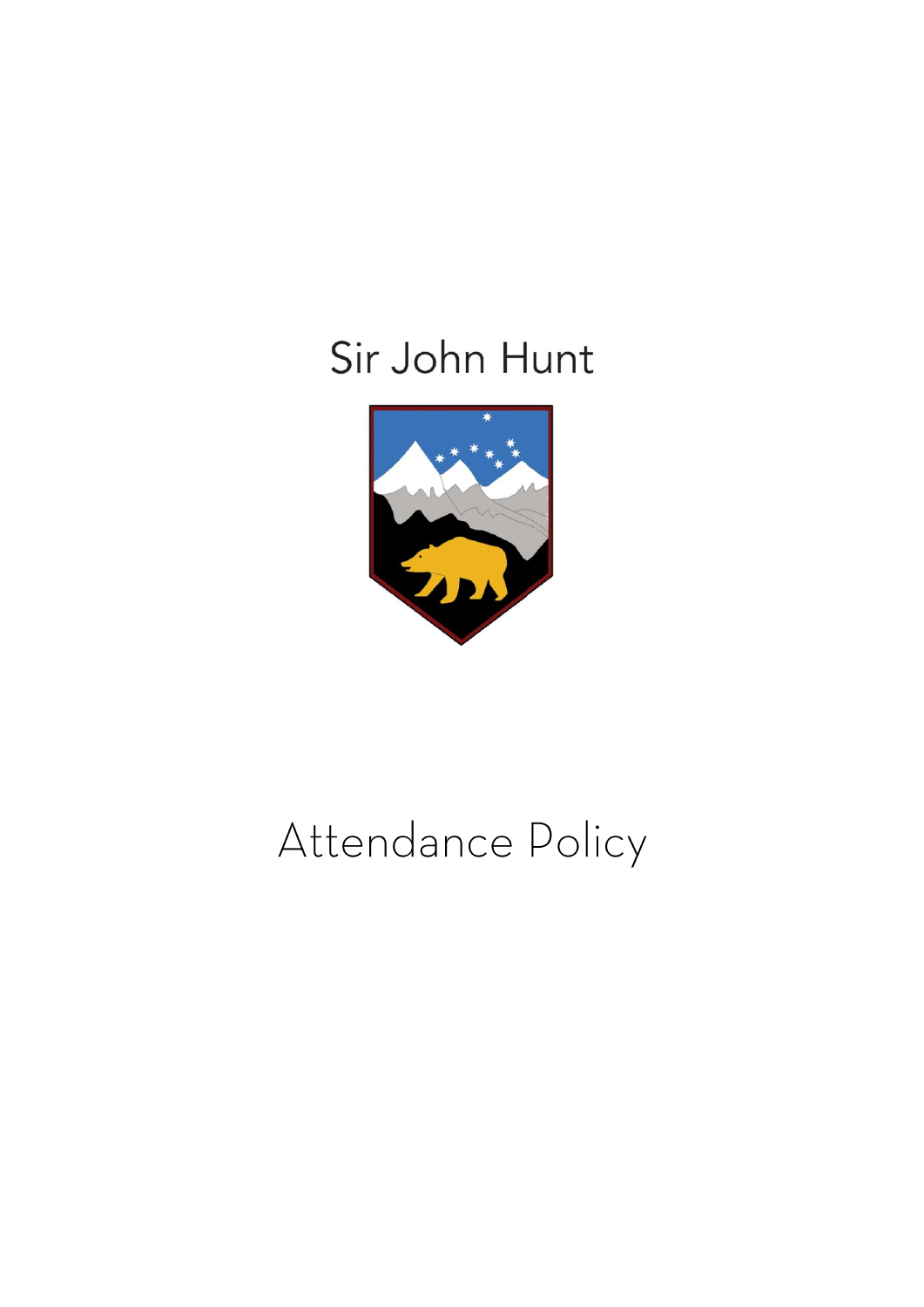Policy Adopted: October 2021

| Policy Reviewed:    | April 2022   |
|---------------------|--------------|
| Policy Next Review: | October 2024 |

| <b>Contents</b>                                    |         |
|----------------------------------------------------|---------|
| Introduction                                       | 3       |
| <b>Attendance Principles</b>                       | 3       |
| <b>College Values</b>                              | 3       |
| Purpose of our Attendance Policy                   | 3       |
| Overview of Expectations                           | $3-5$   |
| Attendance Register                                | 5       |
| Responding to Non-Attendance                       | 5       |
| Punctuality                                        | $5-6$   |
| Sixth Form Attendance                              | $6 - 7$ |
| <b>Requesting Absence</b>                          | $7 - 8$ |
| Holidays                                           | 8       |
| <b>Penalty Notice</b>                              | $8 - 9$ |
| <b>Appendices</b>                                  |         |
| Appendix A: Legislation and Statutory Requirements |         |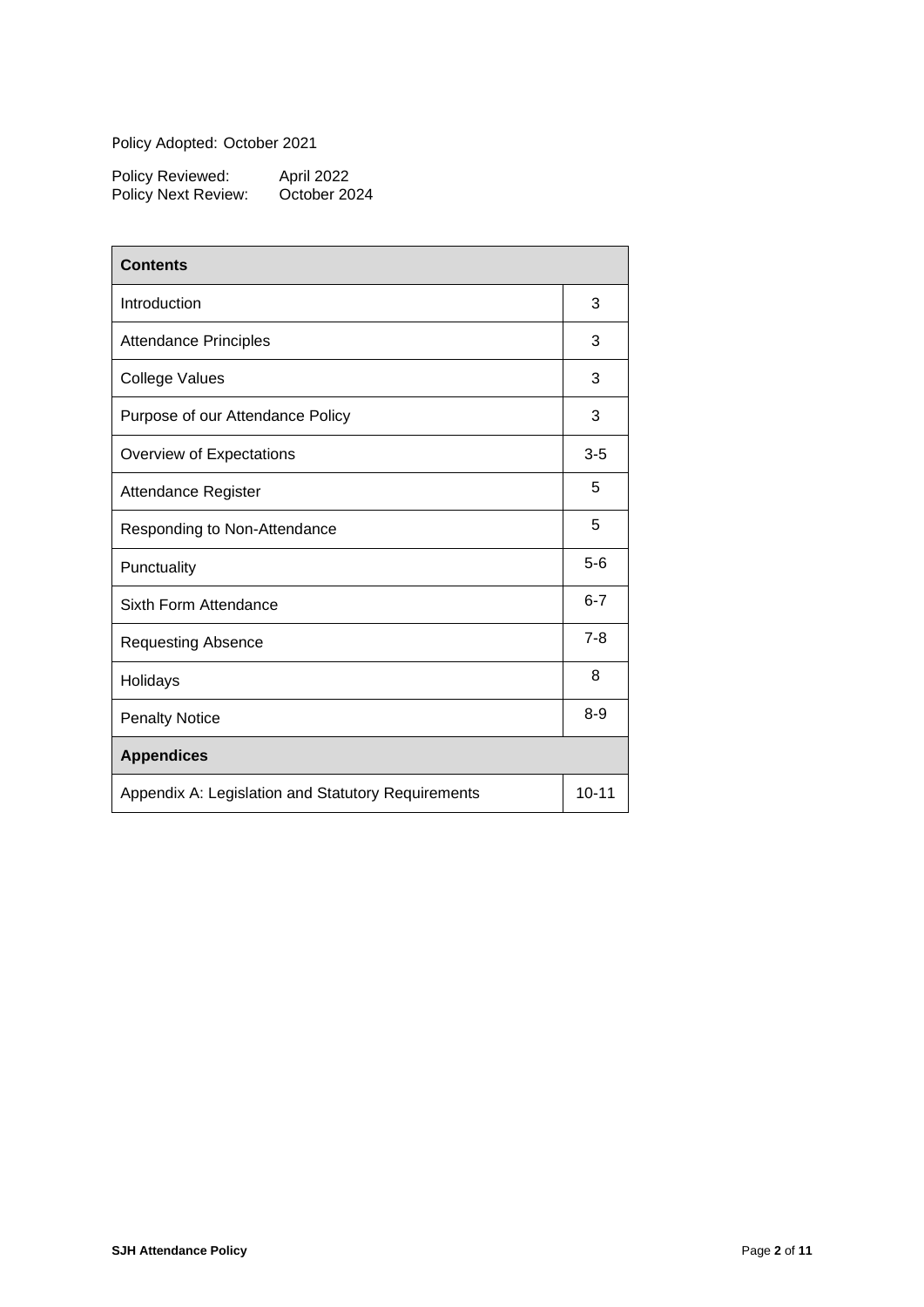# **Introduction**

Sir John Hunt is a place for high quality learning and teaching. Students will only fully benefit from this educational provision if they attend school every day on time. This policy sets out our expectations to ensure this can happen.

#### **Attendance Principles**

We believe that high attendance is essential in order for:

- students to make good progress and achieve their academic ambitions
- students to benefit socially by interacting with their peers
- teachers to be able to teach and build on student's previous knowledge without spending undue time teaching students what they have missed

### **College Values**

Our expectations with respect to attendance are informed by our College values, which are:

Ambition

- we are determined to achieve success
- we expect the best from ourselves and each other
- we believe there are no limits to what we can achieve

#### Endeavour

- we work hard, always
- we strive for excellence
- we do not give up

#### Respect

- we respect ourselves and each other
- we are considerate of others
- we are responsible for our actions

#### **Purpose of our Attendance Policy**

This policy abides by the legislation and statutory guidance as listed in appendix A and ensures that we establish systems and practices which:

- ensures all of our students, parents/carers, staff and governors are aware of the high expectations of Sir John Hunt CSC through defining what we consider to be acceptable and unacceptable attendance levels
- creates an ethos in which high attendance is promoted and is the norm;
- maintains a safe, secure environment where students feel valued and welcome, thereby positively encouraging attendance
- raises student awareness of the importance of punctuality and uninterrupted attendance in achieving their ambitions
- celebrate excellent school attendance
- acts early to address patterns of non-attendance by supporting students and families who experience difficulties

#### **Overview of Expectations**

The governing body is expected to:

- review and approve this attendance policy annually
- monitor the attendance policy's effectiveness and hold the Principal to account for its implementation

The Principal is expected to:

- review and approve the attendance policy and make recommendations to governors annually
- ensure that the College environment encourages high attendance as the norm and that staff deal effectively with non-attendance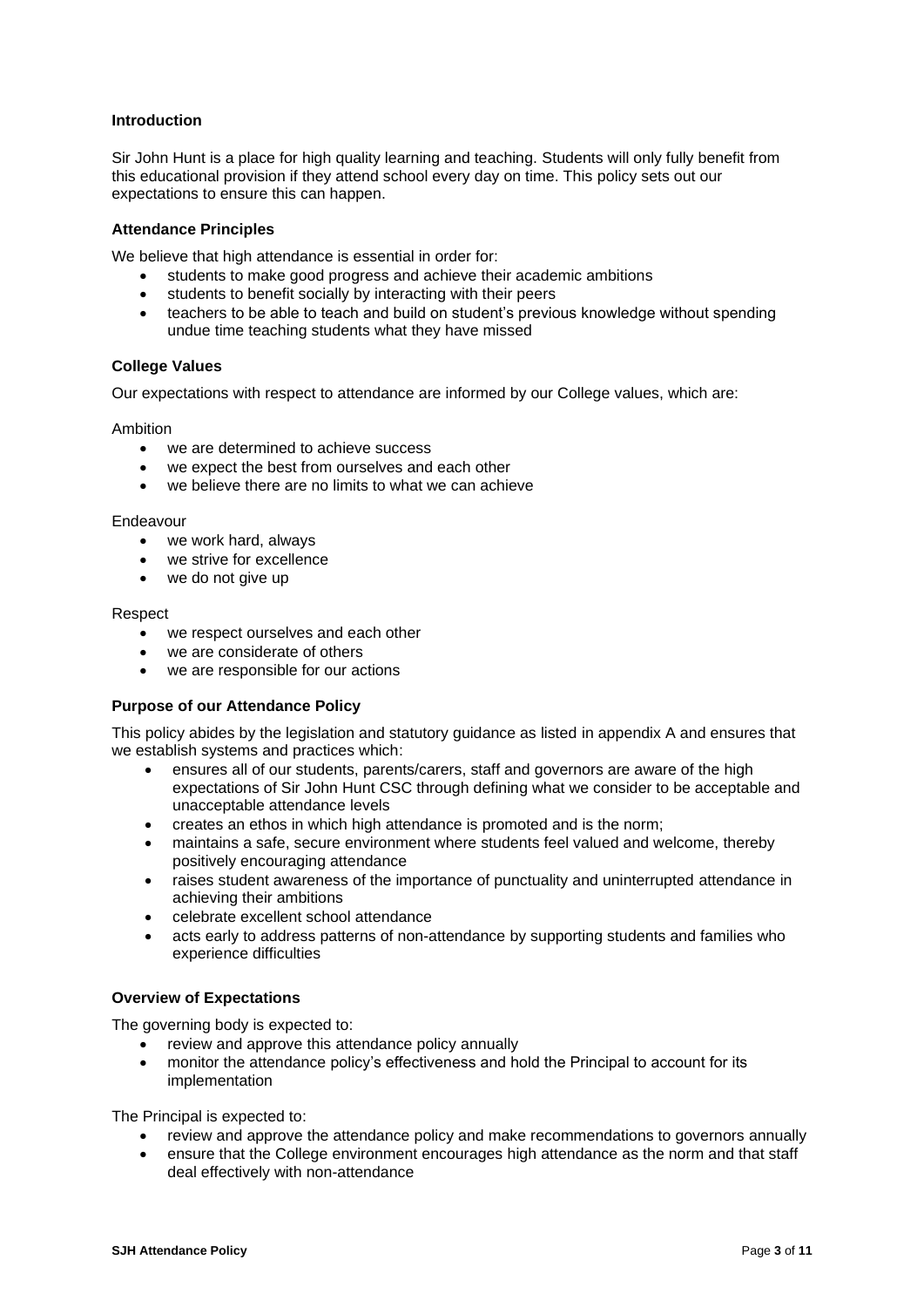• ensure appropriate resources are in place to support the effective implementation of the policy

The SLT member with responsibility for attendance is expected to:

- share concerns with the Principal
- have oversight of whole College attendance levels and for achieving attendance targets
- ensure the policy and processes for registration, monitoring, tracking and intervening to prevent non-attendance are implemented and are fit for purpose
- work with the pastoral and admin team to ensure they have the time and resources to implement the policy effectively

The Pastoral Team are expected to:

- implement the attendance policy
- ensure attendance registers are completed at roll call/tutor time/period 0
- ensure year group attendance targets are met
- celebrate high attendance on Pastoral boards and in assemblies
- track cohorts and groups/individuals for patterns of non-attendance on a year group attendance action plan
- ensure reasons for non-attendance are identified and resolved with appropriate interventions
- ensure students catch up on missed learning
- record on SIMs all interventions
- report and update the SLT link for attendance as part of meeting cycle

Teachers are expected to:

- complete registers accurately for attendance and punctually during roll call and in every lesson
- assist the Pastoral Team in following up any unexplained absences upon the pupil's return to school
- Monitor non-attendance and be alert to early signs of disaffection and patterns of nonattendance - report these concerns as soon as possible to the Pastoral Team
- encourage and reinforce the message that high attendance rates equate to a greater chance of academic progress

College Admin staff are expected to:

- to take calls and emails from parents about non-attendance and record it accurately on the school system
- send letters/emails chasing reasons for non-attendance
- code/recode SIMS as outlined
- provide good and accurate record keeping
- share key information with the right people
- provide robust data for the Pastoral Team to use to track key groups/individuals

Parents/carers are expected to:

- encourage regular school attendance and be aware of their legal responsibilities as outlined in Appendix A
- ensure that the child/children in their care arrive at school punctually, prepared for the school day
- contact the school before 08:30 am on the morning of **each** day of the student's absence by calling 01752 201020 then selecting option 1 or emailing [admin@sjhcsc.co.uk](mailto:admin@sjhcsc.co.uk)
- all absence should be followed up by a letter/email/text explaining the reason and date of absence or a medical appointment card. Any unexplained absence will be treated as unauthorised absence
- provide a clear explanation for their child's absence (stating they are unwell or ill will not be accepted)
- contact the school/their training provider promptly whenever any problem occurs that may keep their child away from school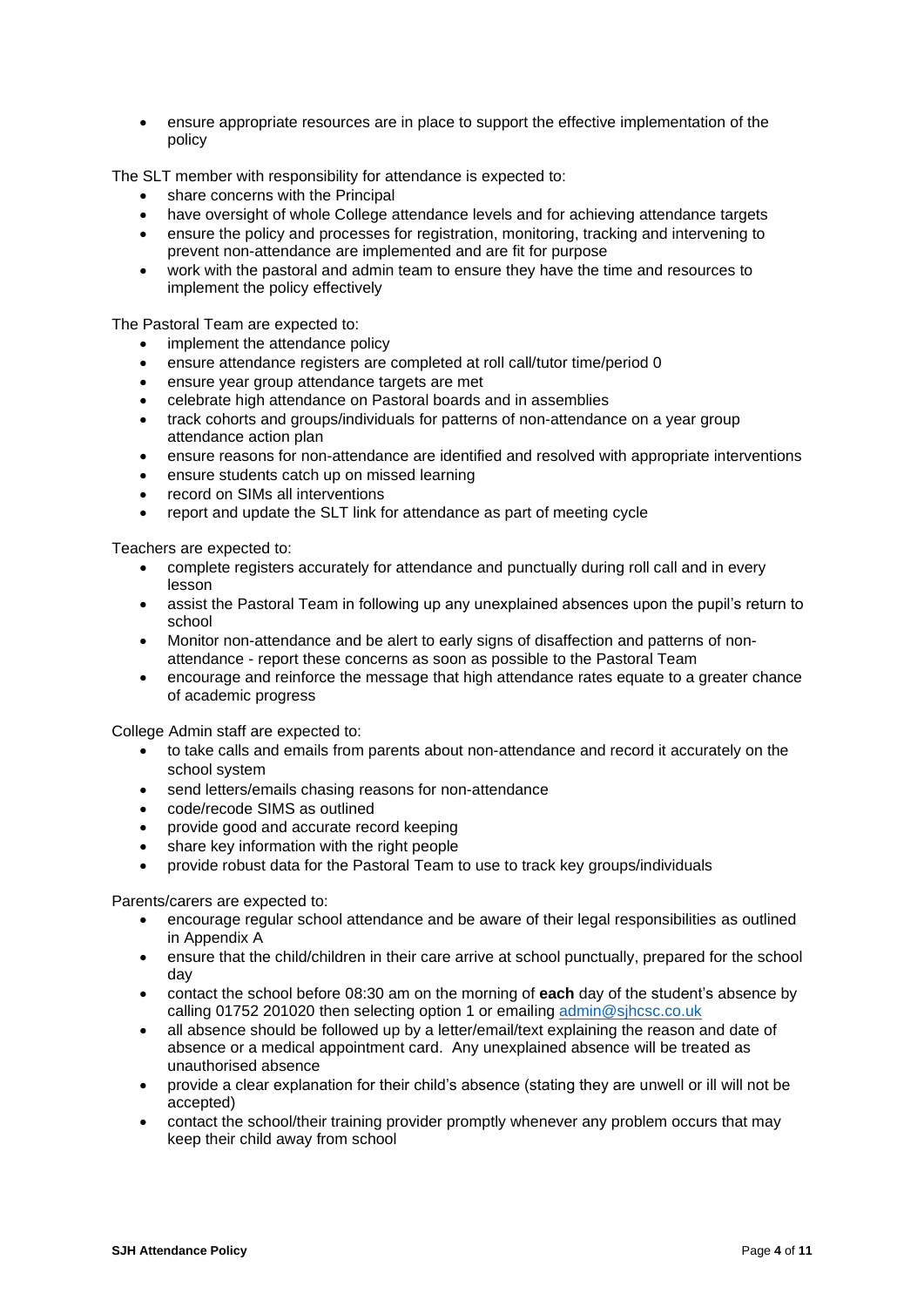Students are expected to:

- attend school regularly and aspire to be a "role models" having an attendance level >97%
- attend school and all lessons punctually
- attend school appropriately prepared for the day
- catch up on any lost learning; for each day of learning missed students will be given a week to catch up on their lessons and get their "Catch-Up Plan" signed off by their teachers

# **Attendance Register**

The College will keep an attendance register on SIMS and place all pupils onto this register. The attendance register will be taken once in roll call and at the start of the first PM session of each school day. It will mark whether every pupil is:

- present
- attending an approved off-site educational activity
- absent
- unable to attend due to exceptional circumstances

Parents can check their child's attendance every day using the SIMS Parent App and will also receive their child's attendance figures on their termly report.

The College will also take an attendance register every lesson to ensure we are safeguarding our students, so that we know they are in the right place at the right time and are not late to lessons.

#### **Responding to Non-Attendance**

Student attendance is monitored by the Pastoral Team for their respective year groups. An overview of the process for monitoring and responding to non-attendance is outlined below. When a student does not attend, the school will respond in the following manner:

- if no communication is received from the parent/carer, the Admin Team will send Truancy Call. The Truancy Call system will text the parent/carer contact numbers
- if a reply is received this will be coded on SIMS, absence due to illness will be marked as authorised unless the school has a genuine concern about the authenticity of the illness or if the student has been placed on the medical evidence requirement register
- in the event of no response being received for the absence, an email will be sent to parents/carers. If no response is received within 7 days of the date of the email, the absence will be recorded as unauthorised. Students on the medical evidence register will be required to provide evidence of illness in the form of medical appointment cards
- for periods of absence from school of 4 days or more we will require medical evidence to be provided or the absence will be coded as unauthorised
- All evidence provided should be scanned to SIMS to endorse the student's absence
- An "Attendance Concern Letter" from the Pastoral Leader will be sent to the parent/carer of any student whose attendance falls below 95%
- If there is no marked improvement parents/carers will be sent an "Attendance Warning Letter" by the Attendance Officer and invited in for a meeting with the Pastoral Team where an "Individual Attendance Review (IAR)" and "Attendance Parenting Contract" will be agreed and the student could be subject to daily monitoring
- A review meeting will be planned and if attendance levels have decreased further, parents/carers will be informed that no further absence will be authorised without medical evidence being provided. A Medical Evidence Warning letter will be sent to endorse this request
- continued failure to contact the school to report a child's absence may result in home visits for a welfare check
- all absence greater than 10% will involve scrutiny by our Attendance Officer
- should absence levels continue to increase the College may consider further action by either the issuing of a Penalty Notice, or Court prosecution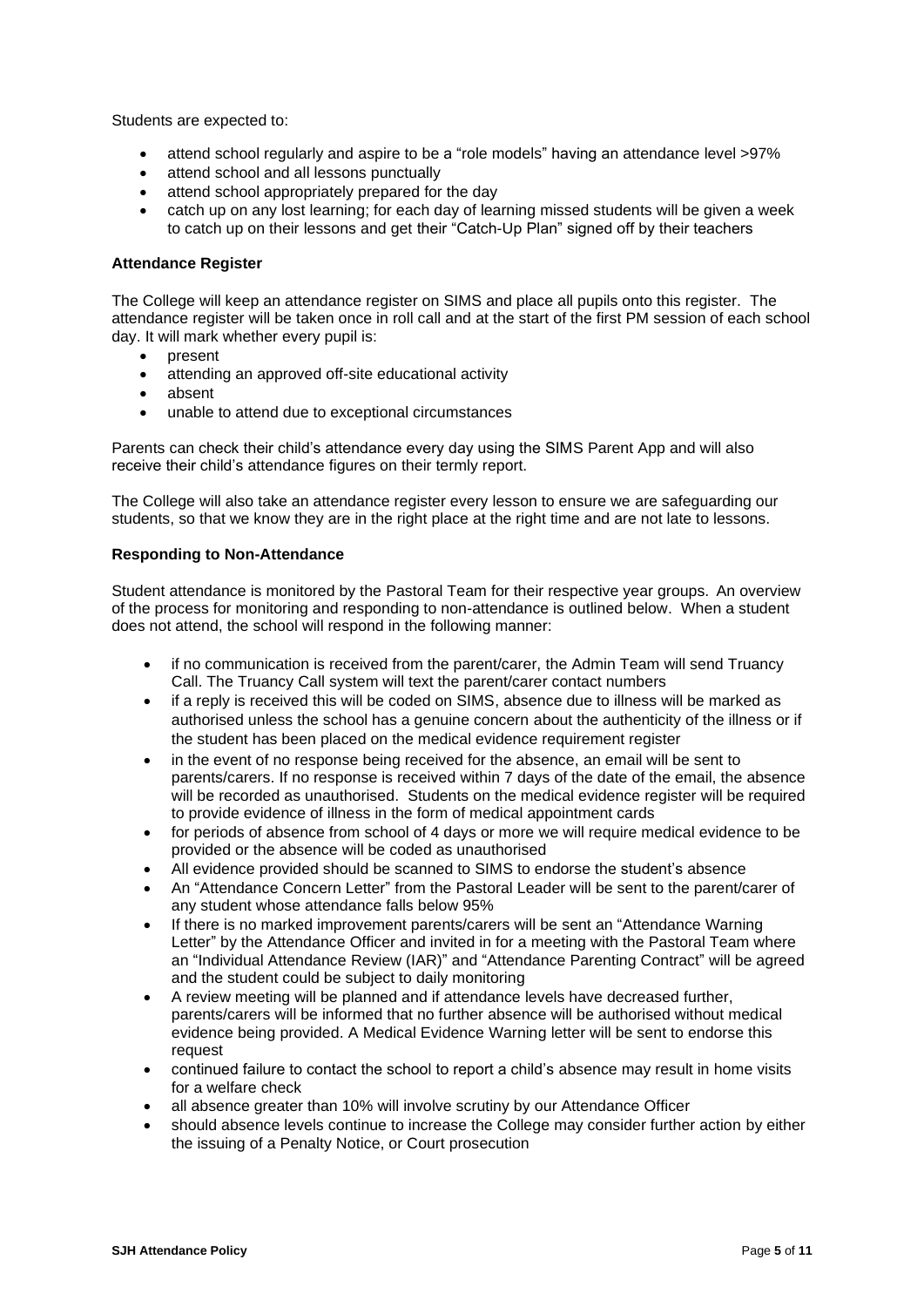# **Punctuality**

Punctuality is an important part of self-discipline and essential to good time management. Always make an effort to arrive promptly for school and every lesson. It is essential that you arrive to roll call on time. You should always be in your roll call base by 08:30 in the morning and ready for the start of all lessons. Failure to do so could result in you being marked late.

If you arrive after 08:30 you must report to the roll call late desk to sign in and you will receive a late mark. If you arrive after 09:30 Student Reception will mark you present in College but note you arrived after registration finished.

1. Bells ring at 08:25 to signal that it is time to move to roll call.

2. Students must be in their roll call base by 08:30 in the morning and register at the start of every lesson.

3. Students should always register with their tutor and should only register at Student Reception if they arrive after roll call finishes.

| <b>Timings of the School Day</b>                    |                 |
|-----------------------------------------------------|-----------------|
| Roll Call, Registration & Tutor<br>Reading/Assembly | $08:30 - 09:00$ |
| Period 1                                            | $09:00 - 09:50$ |
| Period 2                                            | $09:50 - 10:40$ |
| <b>Break</b>                                        | $10:40 - 11:00$ |
| Period 3                                            | $11:00 - 11:50$ |
| Period 4                                            | $11:50 - 12:40$ |
| Lunch                                               | $12:40 - 13:20$ |
| <b>Registration &amp; Period 5</b>                  | $13:20 - 14:10$ |
| Period 6                                            | $14:10 - 15:00$ |
| Period 7                                            | $15:00 - 16:00$ |

#### Sanctions for late arrival without good reason:

| <b>Number of Late Marks</b> | <b>Sanction</b>                                                                                      |
|-----------------------------|------------------------------------------------------------------------------------------------------|
|                             | Call back – break time (10 minutes)                                                                  |
|                             | Detention - lunch time (30 minutes)<br>Referral<br>Contact with Parent/Carer                         |
| 3                           | College Detention - after school (60 minutes)<br>Referral<br>Pastoral Leader to contact Parent/Carer |

For persistent offenders, parents will be invited in to discuss lateness and students will be placed on a Punctuality Report, and an IAR will be completed.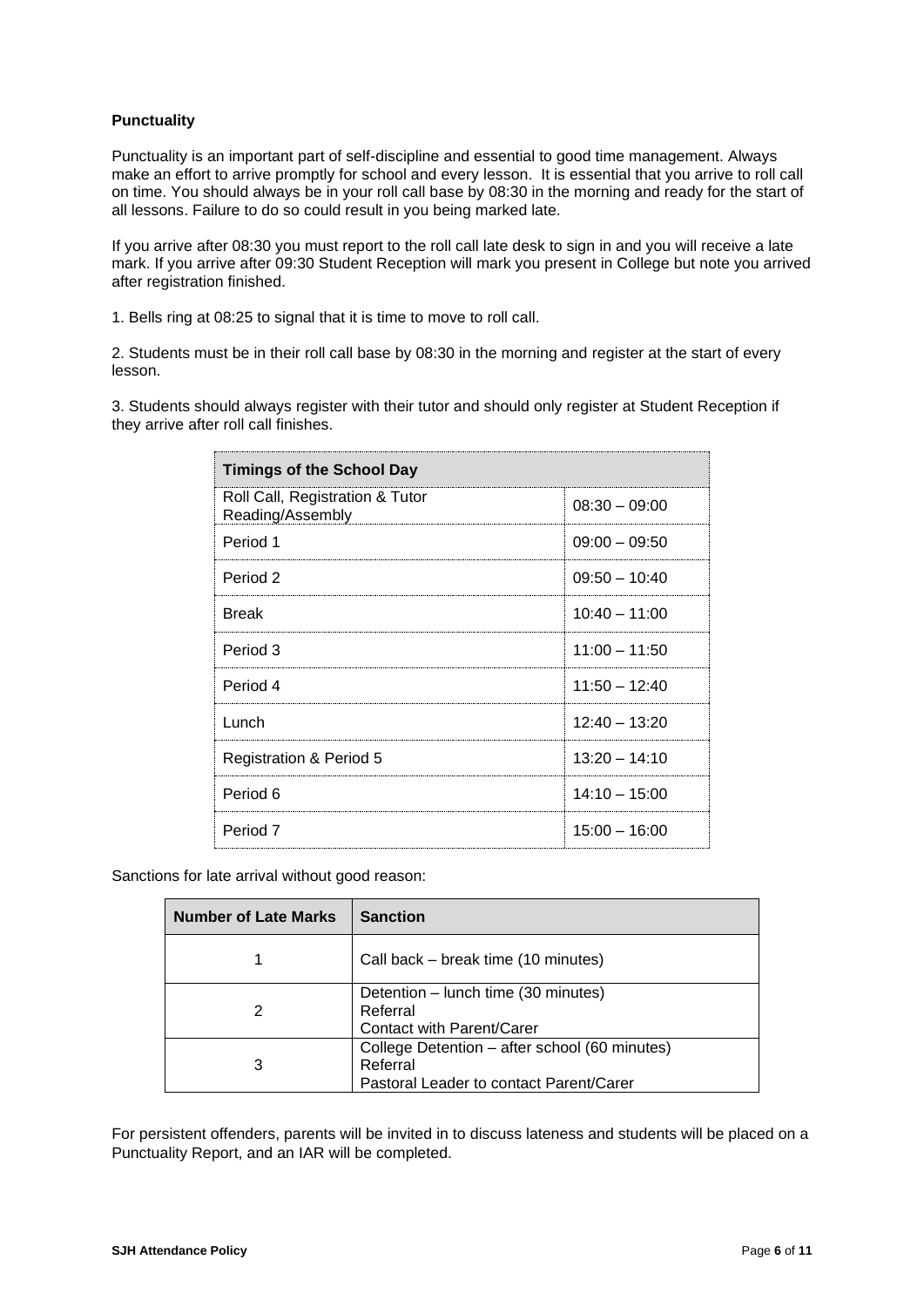# **Sixth Form Attendance**

The attendance register will be taken once in Period 0 and at the start of the first PM session of each school day. As well as registers for each timetabled Sixth Form lesson, Supported Study and Period 7 sessions, registers will also be taken for all off-site sessions delivered at Training Providers or at Partner schools.

If a Sixth Form student is absent, their parent/carer should inform their Home School by telephone or text no later than 08.30am. Vocational students should also contact their Training Provider to inform them of their absence.

When a sixth form student is absent

- they will be expected to work from home
- their taxis/transport should be cancelled if they study off-site
- sixth form admin will contact home if there is no reason for an absence given

Tracking Sixth Form attendance

- the Head of Sixth form will conduct an Individual Absence Review (IAR) with students whose absence falls above 5% so that clear targets and interventions for improvement can be established
- each week a partner school absence report will be generated and shared with each delivery centre

Bursary Payments for Sixth Form

• All students in receipt of the 16-19 Bursary will have reductions made to their payments based on their attendance. It is vital that absences are kept to a minimum and that any absences are communicated to the college.

#### **Requesting absence**

The College adheres to the statutory guidance as outlined in Appendix A and is only able to authorise absence under exceptional circumstances. In all cases, a Sir John Hunt absence request form must be completed prior to the absence (form available on request) and where appropriate, evidence should be provided to support the request e.g. medical appointment card

The following is a guide outlining what might be considered exceptional circumstances to authorise absence:

- when a family needs to spend time together because of an immediate family members bereavement, crisis or serious illness
- funeral of immediate family member
- religious observance
- school/LA organised transport was not provided when it should have been
- children of service personnel about to go on deployment (providing request is supported by a letter from the Commanding Officer)
- one day for a wedding of an immediate family member (copy of the invitation as evidence)
- one off sporting events/performing arts competitions, if the child is participating and is at county standard and above (copy of the letter from regional governing body as evidence)
- one day of absence for a graduation/passing out parade of an immediate family member
- medical appointments are encouraged outside of school hours but where this is not possible the school should be notified in advance by emailing [admin@sjhcsc.co.uko](mailto:admin@sjhcsc.co.uk)r contacting the Pastoral Team on 01752 201020. Where it is not possible to arrange appointments outside of school hours, students are encouraged to attend school either side of their appointment where possible (a copy of the medical appointment card should be given to the College as evidence).

Absences that the school is unable to authorise include:

• holidays during term time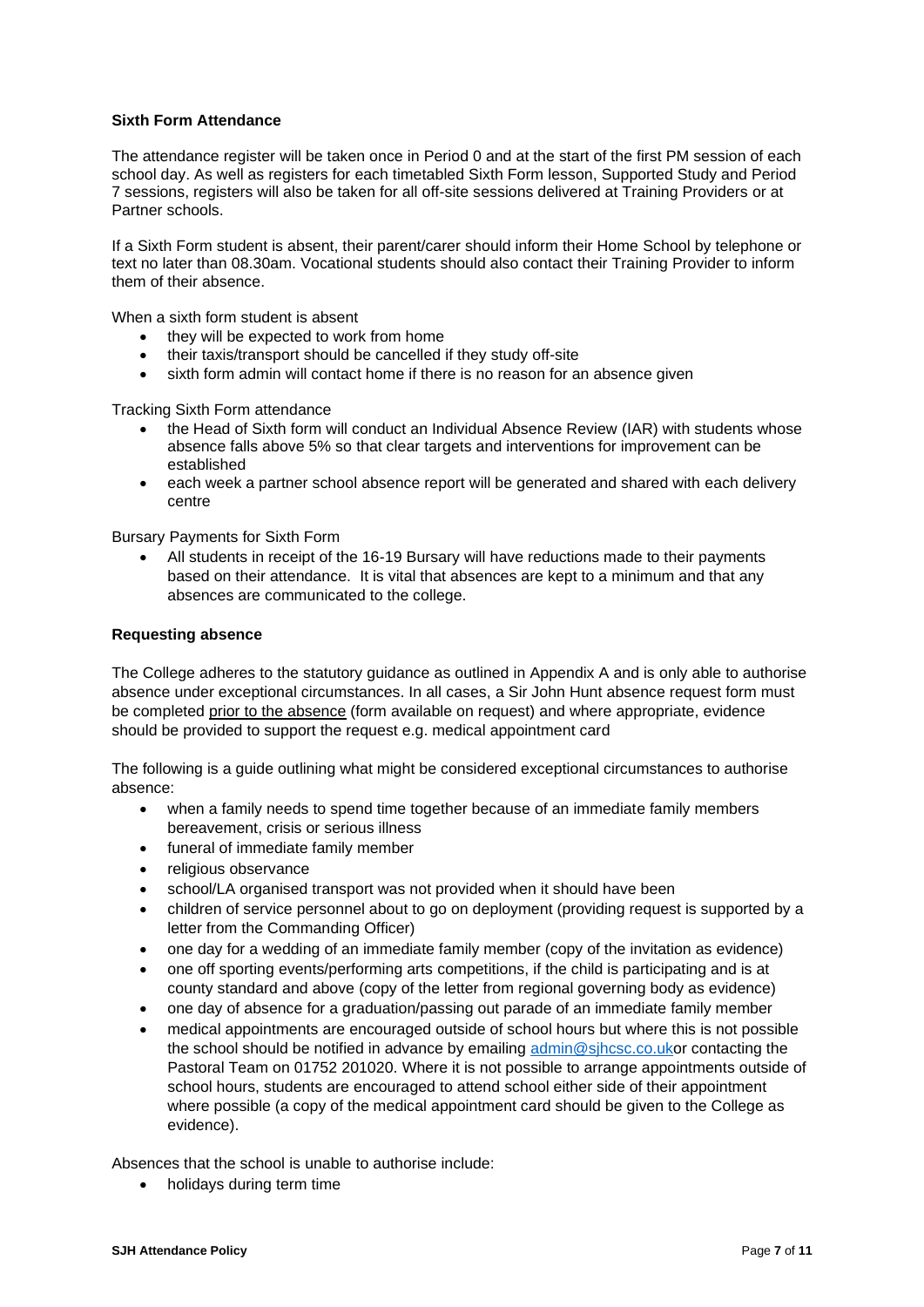- to care for other family members
- arrival after the registers close at 09.30 without prior notification
- no school uniform/shoes
- bullying/friendship problems
- shopping trips, even if this is for school uniform
- birthday celebrations
- weddings abroad (even if it for an immediate family member)
- looking after a relative/pets
- death of a pet
- travel problems
- school refuser
- high anxiety
- head lice
- learning difficulties
- to interpret for other family members
- tiredness due to extra-curricular activities
- all unexplained absences

The immediate family is a defined group of relations, used in rules or laws to determine which members of a family are affected by those rules. It normally includes a person's parents, spouses, siblings and children. It can contain others connected by birth, adoption, marriage, civil partnership or cohabitation such as grandparents, grandchildren, siblings-in-law, half-siblings, adopted children and step-parents/step-children and cohabiting partners (Plymouth City Council Education Welfare Service 2014)

# **Holidays**

The school holiday dates are published a year in advance, and it is essential that parents/carers take their family holidays during the school holidays. It is the school's policy not to authorise absence during term time for holidays and any absence of this nature will be recorded as unauthorised. We recognise that there may be occasions where a parent feels there are extenuating reasons for requesting leave during term time. In such circumstances we advise parents to complete a Sir John Hunt absence request form prior to the absence, outlining the reason and the dates the student will be absent from school (form available on request). The Pastoral Leader will inform you of their decision.

Requests for long periods of absence will not be authorised and a meeting with the Pastoral Leader will be required. Prolonged unauthorised absences may put your child's place at Sir John Hunt at risk.

If parents take their children on holiday during term time without authorisation, the College will apply for a Penalty Notice to be issued in accordance with the provisions of the Education Act 1966 and the Education and Inspection Act 2006. Failure to pay can result in a referral to Court. Please note that a Penalty Notice is issued to each parent in respect of each child not attending school. "Parents" includes partners who are not married to, but who live with, one of the parents who has main care responsibilities for the child. Other family members with parental responsibility including grandparents and siblings may also be liable for a Penalty Notice.

Students may also be referred to the Education Welfare Officer in the Local Authority as their attendance may warrant them being recorded as a "Child Missing Education" (CME).

#### **Penalty Notice**

A Penalty Notice is an alternative to prosecution, which does not require an appearance in Court, but which seeks to improve a student's attendance. A Penalty Notice may be issued to parents/carers who are failing to secure their child's regular school attendance and are failing to engage with the Education Welfare team.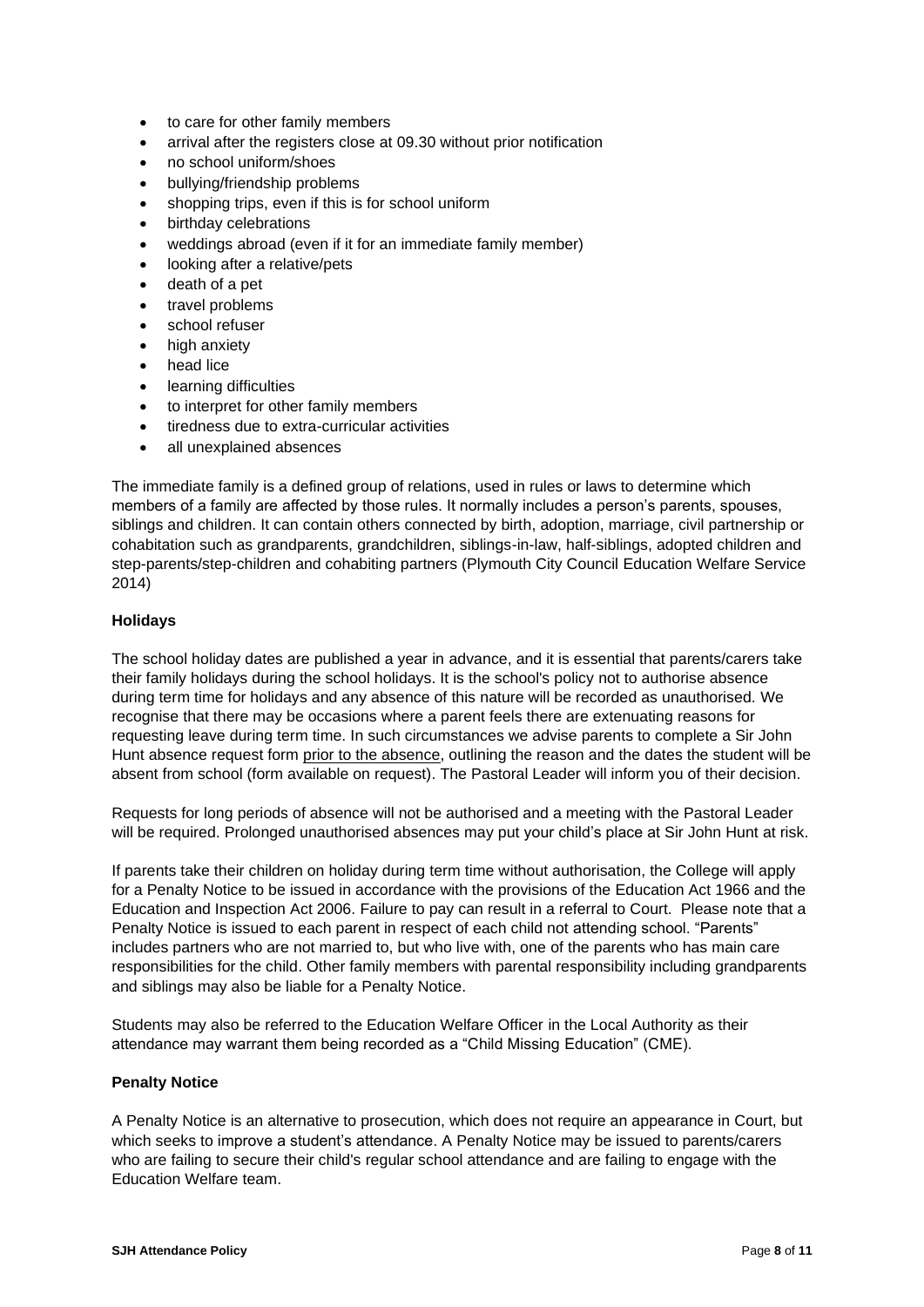Where a child is taken out of school for a holiday during term without the authority of the Pastoral Leader, each parent is liable to receive a Penalty Notice for each child.

Where attendance has fallen below 85% or there are no less than 10 unauthorised sessions during a sixth month period, with the exception of unauthorised holidays taken in term time, parents will be sent a formal warning of their liability to receive such a notice before it is issued.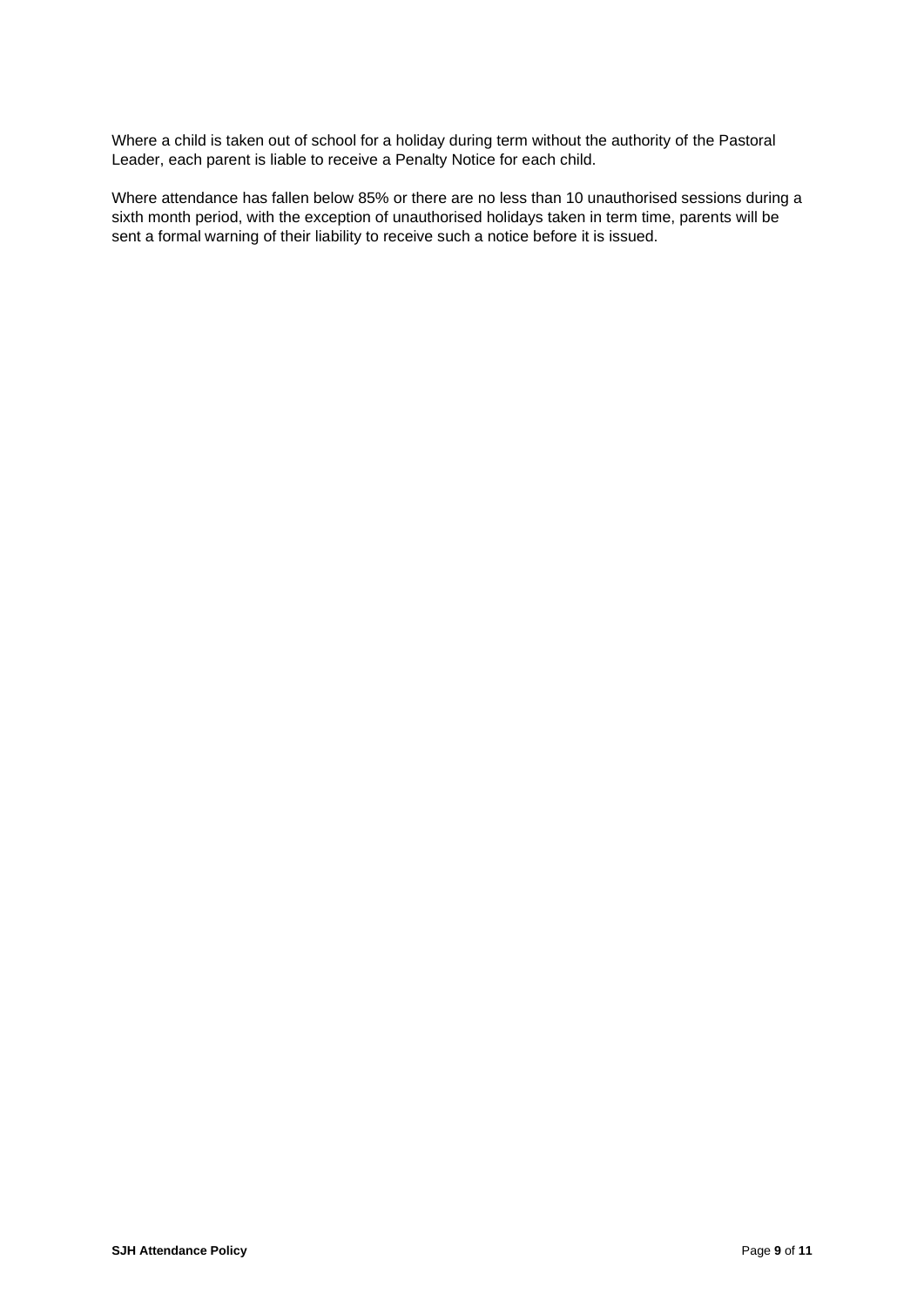# **Appendix A: Legislation and Statutory Requirements**

This policy meets the requirements of the [school attendance guidance](https://www.gov.uk/government/publications/school-attendance) from the Department for Education (DfE), and refers to the DfE's statutory guidance on [school attendance parental](https://www.gov.uk/government/publications/parental-responsibility-measures-for-behaviour-and-attendance)  [responsibility measures.](https://www.gov.uk/government/publications/parental-responsibility-measures-for-behaviour-and-attendance) These documents are drawn from the following legislation setting out the legal powers and duties that govern school attendance:

- Part 6 of [The Education Act 1996](https://www.legislation.gov.uk/ukpga/1996/56/part/VI/chapter/II)
- Part 3 of [The Education Act 2002](http://www.legislation.gov.uk/ukpga/2002/32/part/3/chapter/3)
- Part 7 of [The Education and Inspections Act 2006](http://www.legislation.gov.uk/ukpga/2006/40/part/7/chapter/2/crossheading/school-attendance)
- [The Education \(Pupil Registration\) \(England\) Regulations 2006](http://www.legislation.gov.uk/uksi/2006/1751/contents/made) (and [2010,](https://www.legislation.gov.uk/uksi/2010/1725/regulation/2/made) [2011,](https://www.legislation.gov.uk/uksi/2011/1625/made) [2013,](https://www.legislation.gov.uk/uksi/2013/756/made) [2016](https://www.legislation.gov.uk/uksi/2016/792/made/data.html) amendments)
- [The Education \(Penalty Notices\) \(England\) \(Amendment\) Regulations 2013](https://www.legislation.gov.uk/uksi/2013/757/regulation/2/made)

This policy also refers to the DfE's guidance on the [school census,](https://www.gov.uk/guidance/complete-the-school-census) which explains the persistent absence threshold.

The policy is also based on the Colleges;

- Child Protection and Safeguarding policy
- Conduct for Learning policy
- Pastoral Framework

#### **Summary**

#### The Legal Framework

Regular school attendance of children of compulsory school age is the responsibility of the parent / guardian and is a legal requirement in accordance with section 444 (1) of the Education Act 1996. Parent/Guardians are committing an offence if they fail to comply with this legislation and legal action can be instigated.

#### The Law

Under the provision of the Education Act 1996 (s434) and the Student Registration Regulations 1995 the school must keep an attendance register. Under Section 7 of the Education Act 1996, parents are responsible for making sure that their children of compulsory school age receive full-time education. Parents have a legal responsibility to ensure their child's regular attendance at the school where they are registered. If a child of compulsory school age who is registered at a school fails to attend regularly at the school then the parent is guilty of an offence under Section 444(1) of the Education Act 1996; which may lead to prosecution. Since March 2001 there has been a further offence where a parent, knowing that their child is failing to attend regularly at school, fails without reasonable justification to cause him/her to attend (Education Act 1996, section 444(1A) as amended by the Criminal Justice and Court Service Act 2000). In February 2004, section 23 of the Anti- Social Behaviour Act gave powers to designated bodies to issue Penalty Notices where a parent/carer is considered capable but unwilling to secure an improvement in their child's attendance at school. Since September 2015 the Persistence Absence percentage has changed from 15% to 10%.

#### Fines

The school or Local Authority can fine parents for the unauthorised absence of their child from school, where the child is of compulsory school age.

If issued with a fine, or Penalty Notice, each parent must pay £60 within 21 days or £120 within 28 days. The payment must be made directly to the Local Authority.

Penalty Notices can be issued by a Principal, Local Authority officer or the police. The decision on whether to issue a Penalty Notice may take into account:

• the number of unauthorised absences occurring within a rolling academic year